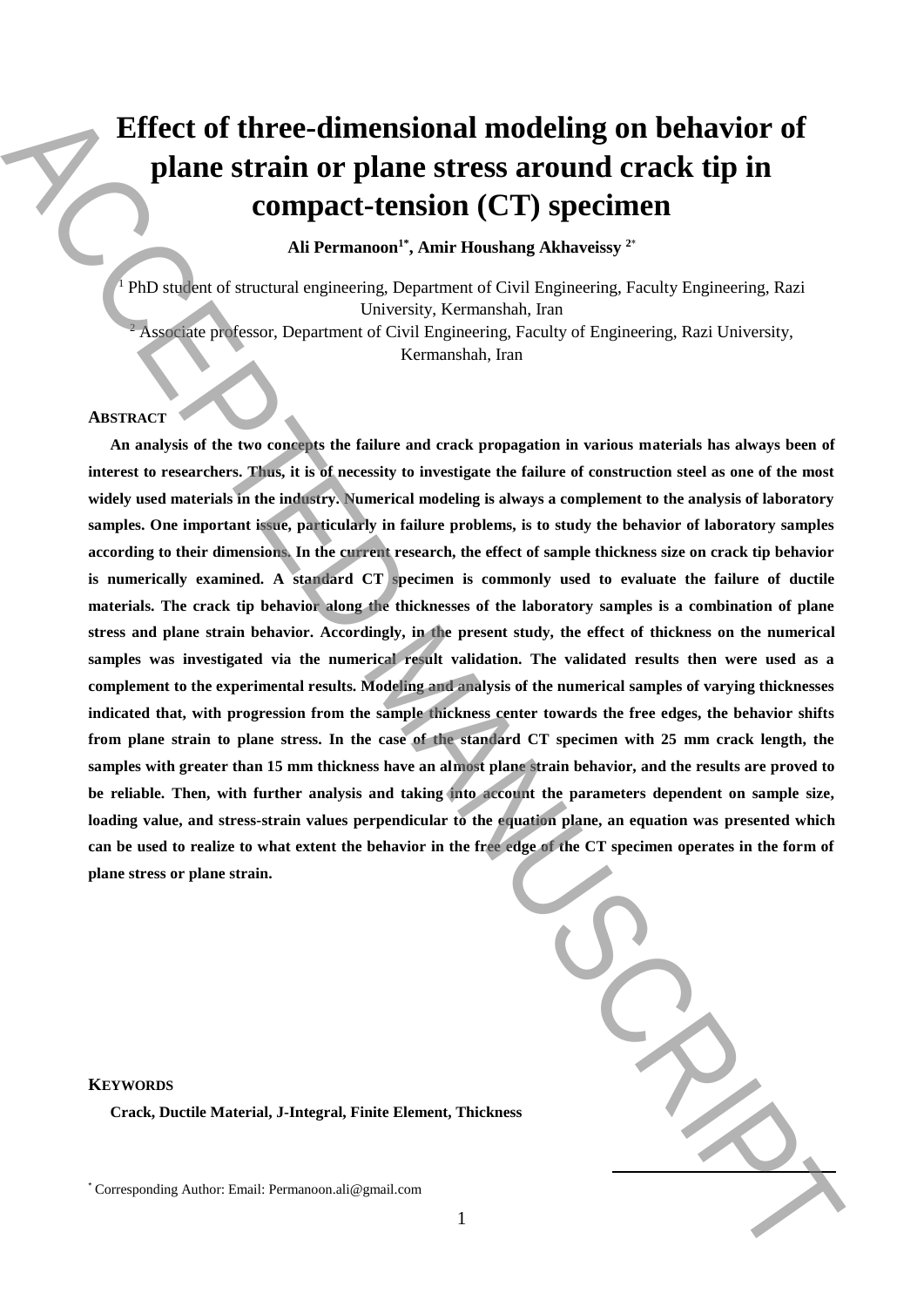#### **1. Introduction**

Subramany et al.[1] investigated the behavior of crack tip in the ductile material in three dimensions under the combination of first and second fracture modes[1]. Toshiyuki et al.[2] analyzed the effect of sample thickness on J integral value, and by analyzing finite element samples and calculating the Θ parameter, the authors concluded that by increasing Θ value and thickness of numerical samples, J-integral value decreases [2]. In the current research, after validation of steel yield surface and j integral method, the effect of sample thickness size on the results of numerical analyzes was investigated. Finally, an equation was presented considering the sample dimensions  $(B/W)$ , the amount of load applied  $(P/P_0)$  and the stress-strain perpendicular to the plane. Using the equation, it would be feasible to realize what proportion of the sample thickness in the free edge operates as plane stress or plain strain.

# **2. Specifications of materials and sample dimensions**

In the current study, CT specimen proposed by Simha[3] was used to analyze the effect of 3D modeling and the effect of thickness on crack tip behavior. The sample is made of German standard St37 steel[4]. Fig. 1 shows the dimensions and geometry of the pressurestrain sample according to ASTM-E833[5].



**Fig. 1. Dimensions and geometry of model according to ASTM standard[5]**

#### **3. Numerical model validation**

ANSYS v19 software was used for numerical analysis. Solid 186 20-node element and plane183 8-node element were applied for 3D and 2-D modeling, respectively.

#### **3.1. Validation of nonlinear steel behavior**

To analyze the nonlinear behavior of steel, the Von Mises yield level with Voce Law Nonlinear Isotropic Hardening was used.

# **3.2. Validation of extraction of crack tip parameters**

Ensuring of the nonlinear steel behavior model, J integral method was used to calculate the crack tip parameters[6]. Shih[6] formulation was applied to perform the analysis in 2D and 3D space.



**Fig. 2. Comparison of numerical and laboratory results Energy-displacement release rate**

## **4. Investigate the effect of sample thickness on the results**

In this part, the effect of the varying thicknesses of the sample on the numerical results of the CT specimen was investigated. The numerical sample thickness from 1 mm (plane stress) to 25 mm (plane strain) with a 1 mm increment was modeled and analyzed to take into account a wide range of responses ranging from plane stress to plane strain. At the center of the numerical sample thickness  $(X, B)$ , as the sample thickness increases, the strain value decreases in the third direction. This strain reduction perpendicular to the plane provokes the sample behavior to approach flat strain behavior. Thus, considering the strain results in the direction perpendicular to the plate, if  $(thk / 25) \ge 0.6$ , the strain value remains constant in the third direction. In other words, for the samples with a crack length of 25 mm, the thickness of the laboratory sample must be greater than 15 mm in order for the sample behavior to be approximately plane strain. **1.** Introduction of the strain of the stress or a train of the stress or a stress or a strain of the stress or a stress or a strain of the stress or a strain of the stress or a stress or a strain of the strain of the str

# **4.1. Plain stress or plain strain behavior or their combination along the thickness**

In this part, the effect of stress in the direction exterior to the plane in different loading steps is investigated. In other words, with an increase in loading, what proportion of the sample thickness  $(b/B) = ?$  operates as

2